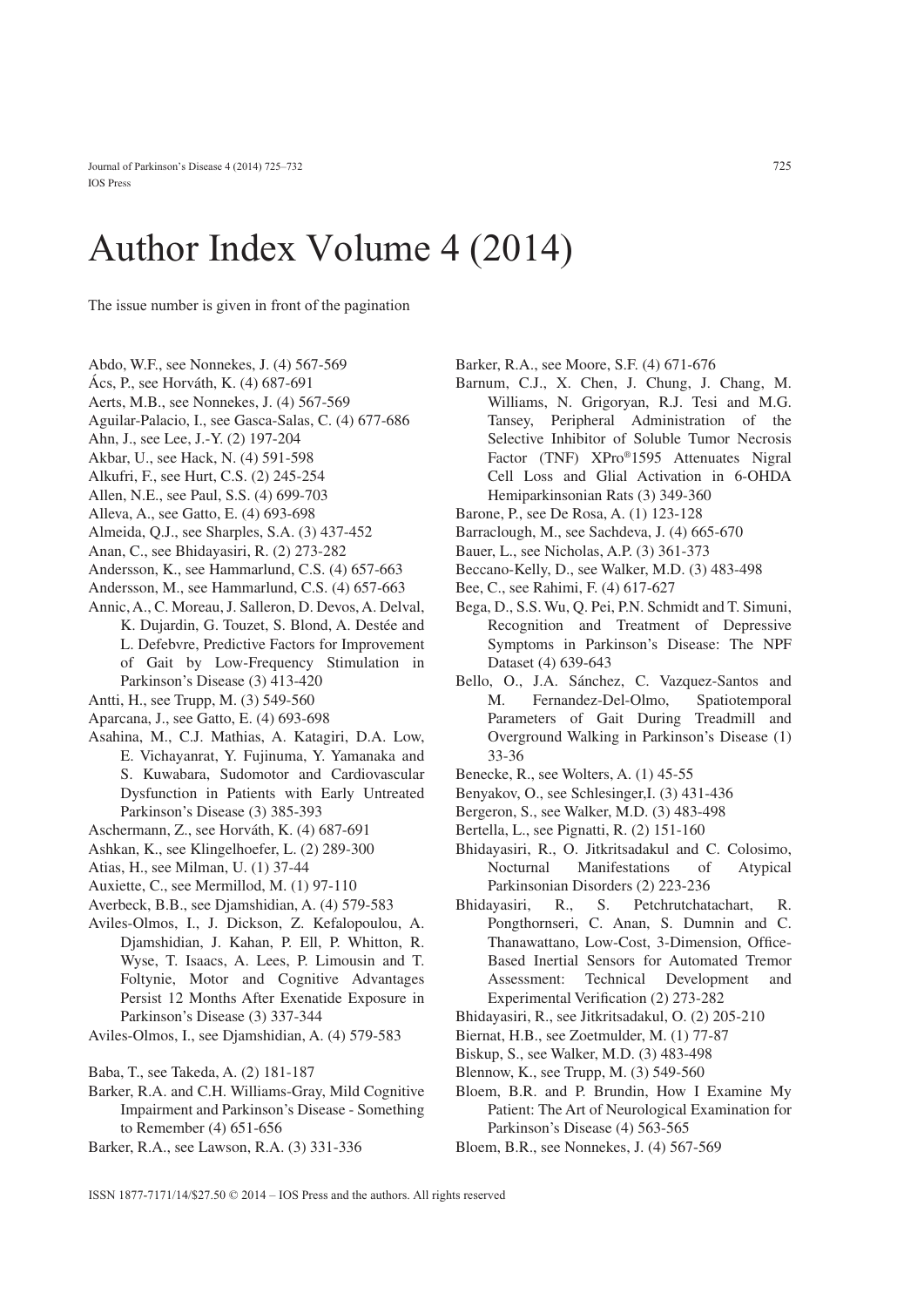Blond, S., see Annic, A. (3) 413-420 Boissy, P., see Rahimi, F. (4) 617-627 Bonifati, V., see De Rosa, A. (1) 123-128 Boon, A.J.W., see de Boer, C. (4) 599-608 Borgohain, R., see Nicholas, A.P. (3) 361-373 Brandt, M.D., see Schrempf, W. (2) 211-221 Breen, D.P., see Lawson, R.A. (3) 331-336 Broughton, M.K., see Uebelacker, L.A. (4) 717-723 Brown, R.G., see Hurt, C.S. (2) 245-254 Brundin, P., see Bloem, B.R. (4) 563-565 Brundin, P., see Simuni, T. (3) 345-347 Bugalho, P., see Miguel, R. (4) 645-649 Burack, M.A., see Pulliam, C.L. (4) 609-615 Burn, D.J., see Geurtsen, G.J. (2) 131-137 Burn, D.J., see Hurt, C.S. (2) 245-254 Burn, D.J., see Lawson, R.A. (3) 331-336 Cai, Q.-Q., see Wang, Z.-Y. (3) 375-383 Calabrese, P., see Pignatti, R. (2) 151-160 Canning, C.G., see Paul, S.S. (4) 699-703 Cao, L.P., see Walker, M.D. (3) 483-498 Carbone, R., see De Rosa, A. (1) 123-128 Carmichael, O., see Disbrow, E.A. (3) 453-465 Cataldi, S., see Walker, M.D. (3) 483-498 Chambres, P., see Mermillod, M. (1) 97-110 Chaná, P., see Nicholas, A.P. (3) 361-373 Chana-Cuevas, P., see Gatto, E. (4) 693-698 Chang, J., see Barnum, C.J. (3) 349-360 Chaudhuri, K.R., see Klingelhoefer, L. (2) 289-300 Chaudhuri, K.R., see Zis, P. (3) 541-547 Chen, X., see Barnum, C.J. (3) 349-360 Chesselet, M.-F., see McDowell, K.A. (3) 531-539 Chou, K.L., see Soileau, M.J. (3) 517-521 Chou, P., see Walker, M.D. (3) 483-498 Christensen, J., see Krøigård, T. (3) 327-330 Chung, J., see Barnum, C.J. (3) 349-360 Cilia, R., see Jaakkola, E. (3) 507-515 Clairembault, T., see Lebouvier, T. (1) 29-32 Clavero, P., see Gasca-Salas, C. (4) 677-686 Close, J.C.T., see Paul, S.S. (4) 699-703 Co, K., see Walker, M.D. (3) 483-498 Cohen, J., see Muthukumaran, K. (3) 523-530 Cohen, R.G., K.A. Klein, M. Nomura, M. Fleming, M. Mancini, N. Giladi, J.G. Nutt and F.B. Horak, Inhibition, Executive Function, and Freezing of Gait (1) 111-122 Collerton, D., see Lawson, R.A. (3) 331-336 Colosimo, C., see Bhidayasiri, R. (2) 223-236 Corbillé, A.-G., E. Coron, M. Neunlist, P. Derkinderen and T. Lebouvier, Appraisal of the Dopaminergic and Noradrenergic Innervation of the Submucosal

Plexus in PD (4) 571-576

- Coron, E., see Corbillé, A.-G. (4) 571-576 Coron, E., see Lebouvier, T. (1) 29-32 Correia, A.S.A., see Miguel, R. (4) 645-649 Cosentino, C., see Gatto, E. (4) 693-698 Coulangeon, L.M., see Mermillod, M. (1) 97-110 Criscuolo, C., see De Rosa, A. (1) 123-128
- Dalens, H., see Mermillod, M. (1) 97-110
- Dawson, J., see Morley, D. (3) 467-472
- de Boer, C., J.J.M. Pel, J.J.A. van den Dorpel, A.J.W. Boon and J. van der Steen, Behavioral Inhibition Errors in Parkinson's Disease Tested Using an Antisaccade and Antitapping Task (4) 599-608
- De Michele, G., see De Rosa, A. (1) 123-128
- De Rosa, A., G. De Michele, A. Guacci, R. Carbone, M. Lieto, S. Peluso, M. Picillo, P. Barone, F. Salemi, A. Laiso, F. Saccà, A. Tessitore, M.T. Pellecchia, V. Bonifati and C. Criscuolo, Genetic Screening for the *LRRK2* R1441C and G2019S Mutations in Parkinsonian Patients from Campania (1) 123-128
- Defebvre, L., see Annic, A. (3) 413-420
- Delbari, A., see Fereshtehnejad, S.-M. (3) 473-481
- Deli, G., see Horváth, K. (4) 687-691
- Delval, A., see Annic, A. (3) 413-420
- Derkinderen, P., see Corbillé, A.-G. (4) 571-576
- Derkinderen, P., see Lebouvier, T. (1) 29-32
- Destée, A., see Annic, A. (3) 413-420
- Devaux, D., see Mermillod, M. (1) 97-110
- Devos, D., see Annic, A. (3) 413-420
- Devos, D., see Lebouvier, T. (1) 29-32
- Dickson, J., see Aviles-Olmos, I. (3) 337-344
- Dinelle, K., see Walker, M.D. (3) 483-498
- Disbrow, E.A., O. Carmichael, J. He, K.E. Lanni, E.M. Dressler, L. Zhang, N. Malhado-Chang and K.A. Sigvardt, Resting State Functional Connectivity is Associated with Cognitive Dysfunction in Non-Demented People with Parkinson's Disease (3) 453-465
- Djamshidian, A., S.S. O'Sullivan, A. Tomassini, T. Foltynie, P. Limousin, I. Aviles-Olmos, T.T. Warner, A.J. Lees and B.B. Averbeck, In a Rush to Decide: Deep Brain Stimulation and Dopamine Agonist Therapy in Parkinson's Disease (4) 579-583
- Djamshidian, A., see Aviles-Olmos, I. (3) 337-344
- Dressler, E.M., see Disbrow, E.A. (3) 453-465
- Duda, J.E., see Morley, J.F. (2) 169-173
- Dujardin, K., see Annic, A. (3) 413-420
- Dummett, S., see Morley, D. (3) 467-472
- Dumnin, S., see Bhidayasiri, R. (2) 273-282
- Duncan, G.W., see Lawson, R.A. (3) 331-336
- Durif, F., see Mermillod, M. (1) 97-110
- Duval, C., see Rahimi, F. (4) 617-627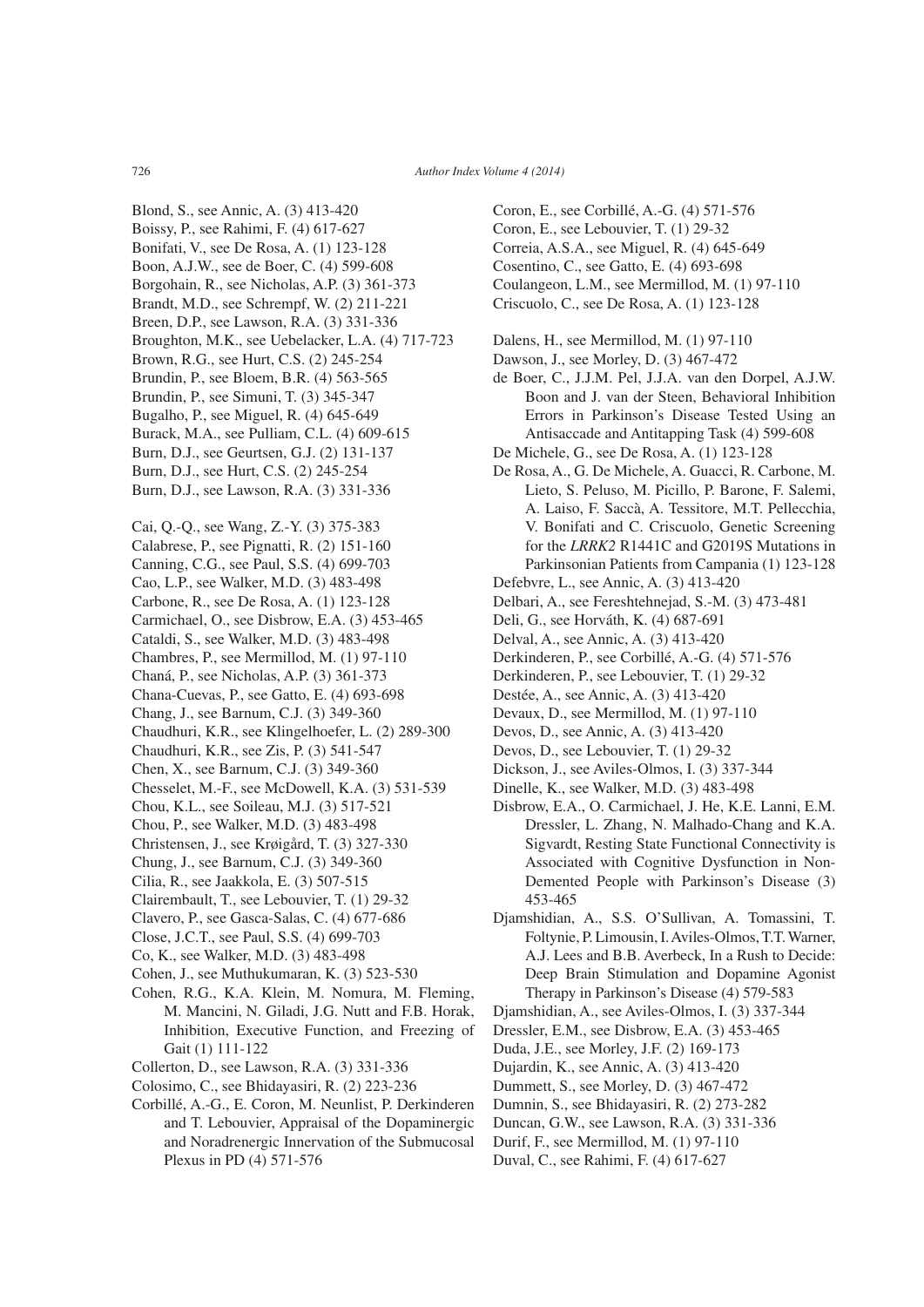- Eberling, J., L. Vincent, J.G. Goldman, D. Weintraub, J. Kulisevsky, C. Marras, G. Stebbins and K. Kieburtz, Therapeutic Development Paths for Cognitive Impairment in Parkinson's Disease: Report of a Regulatory Roundtable (4) 585-589
- Eberly, S., see Jennings, D. (4) 629-638
- Edwards, R., see Rahimi, F. (4) 617-627
- Egevad, G., V.Y. Petkova and O.J. Vilholm, Sialorrhea in Patients with Parkinson's Disease: Safety and Administration of Botulinum Neurotoxin (3) 321- 326
- Ell, P., see Aviles-Olmos, I. (3) 337-344
- Elmer, L.W., see Nicholas, A.P. (3) 361-373
- Epstein-Lubow, G., see Uebelacker, L.A. (4) 717-723
- Erikh, I., see Schlesinger,I. (3) 431-436
- Esculier, J.-F., J. Vaudrin and L.E. Tremblay, Corticomotor Excitability in Parkinson's Disease During Observation, Imagery and Imitation of Action: Effects of Rehabilitation Using Wii Fit and Comparison to Healthy Controls (1) 67-75
- Estanga, A., see Gasca-Salas, C. (4) 677-686
- Etcheverry, J.L., see Gatto, E. (4) 693-698
- Faludi, B., see Horváth, K. (4) 687-691
- Farrer, M.J., see Walker, M.D. (3) 483-498
- Fayad, S.M., see Hack, N. (4) 591-598
- Fereshtehnejad, S.-M., L. Ghazi, M. Sadeghi, D. Khaefpanah, G.A. Shahidi, A. Delbari and J. Lökk, Prevalence of Malnutrition in Patients with Parkinson's Disease: A Comparative Study with Healthy Controls using Mini Nutritional Assessment (MNA) Questionnaire (3) 473-481
- Fernandez-Del-Olmo, M., see Bello, O. (1) 33-36
- Fleming, M., see Cohen, R.G. (1) 111-122
- Fletcher, R., see Piro, A. (3) 317-319
- Foltynie, T., see Aviles-Olmos, I. (3) 337-344
- Foltynie, T., see Djamshidian, A. (4) 579-583
- Forsgren, L., see Trupp, M. (3) 549-560
- Friberg, L., see Zoetmulder, M. (1) 77-87
- Friedman, J.H., see Uebelacker, L.A. (4) 717-723
- Fujinuma, Y., see Asahina, M. (3) 385-393
- Fukae, J., K.-i. Ishikawa, T. Hatano, A. Yoritaka, M. Takanashi, Y. Shimo, J. Tsugawa, Y. Tsuboi and N. Hattori, Serum Uric Acid Concentration is Linked to Wearing-off Fluctuation in Japanese Parkinson's Disease Patients (3) 499-505
- Fung, V.S.C., see Paul, S.S. (4) 699-703
- Funk, N., see Walker, M.D. (3) 483-498
- Gallin, E., see Gatto, E. (4) 693-698
- Gallo, P.M., T.L. McIsaac and C.E. Garber, Walking Economy During Cued Versus Non-Cued Self-

Selected Treadmill Walking in Persons with Parkinson's Disease (4) 705-716

- Galter, D., see Walker, M.D. (3) 483-498
- Garber, C.E., see Gallo, P.M. (4) 705-716
- Gasca-Salas, C., A. Estanga, P. Clavero, I. Aguilar-Palacio, R. González-Redondo, J.A. Obeso and M.C. Rodríguez-Oroz, Longitudinal Assessment of the Pattern of Cognitive Decline in Non-Demented Patients with Advanced Parkinson's Disease (4) 677-686
- Gatto, E., M. Rodríguez-Violante, C. Cosentino, P. Chana-Cuevas, M. Miranda, E. Gallin, J.L. Etcheverry, Y. Nuñez, V. Parisi, G. Persi, C. Vecchi, A. Sanguinetti, A. Alleva, J. Aparcana, L. Torres and I. Litvan, Pan-American Consortium of Multiple System Atrophy (PANMSA). A Pan-American multicentre cohort study of Multiple System Atrophy (4) 693-698
- Geurtsen, G.J., J. Hoogland, J.G. Goldman, B.A. Schmand, A.I. Tröster, D.J. Burn and I. Litvan, on behalf of the MDS Study group on the validation of PD-MCI criteria, Parkinson's Disease Mild Cognitive Impairment: Application and Validation of the Criteria (2) 131-137
- Ghazi, L., see Fereshtehnejad, S.-M. (3) 473-481
- Giladi, N., see Cohen, R.G. (1) 111-122
- Giuffrida, J.P., see Pulliam, C.L. (4) 609-615
- Goetz, C.G., see Tilley, B.C. (3) 395-404
- Goldman, J.G., see Eberling, J. (4) 585-589
- Goldman, J.G., see Geurtsen, G.J. (2) 131-137
- González-Redondo, R., see Gasca-Salas, C. (4) 677- 686
- Grigoryan, N., see Barnum, C.J. (3) 349-360
- Guacci, A., see De Rosa, A. (1) 123-128
- Guzman, N.V., see Moore, S.F. (4) 671-676
- Hack, N., U. Akbar, A. Thompson-Avila, S.M. Fayad, E.M. Hastings, E. Moro, K. Nestor, H. Ward, M. York and M.S. Okun for the Parkinson Study Group Functional Neurosurgical Working Group, Impulsive and Compulsive Behaviors in Parkinson Study Group (PSG) Centers Performing Deep Brain Stimulation Surgery (4) 591-598
- Haehner, A., T. Hummel and H. Reichmann, A Clinical Approach Towards Smell Loss in Parkinson's Disease (2) 189-195
- Hagell, P., see Hammarlund, C.S. (4) 657-663
- Hammarlund, C.S., K. Andersson, M. Andersson, M.H. Nilsson and P. Hagell, The Significance of Walking from the Perspective of People with Parkinson's Disease (4) 657-663
- Harbishettar, V., see Sachdeva, J. (4) 665-670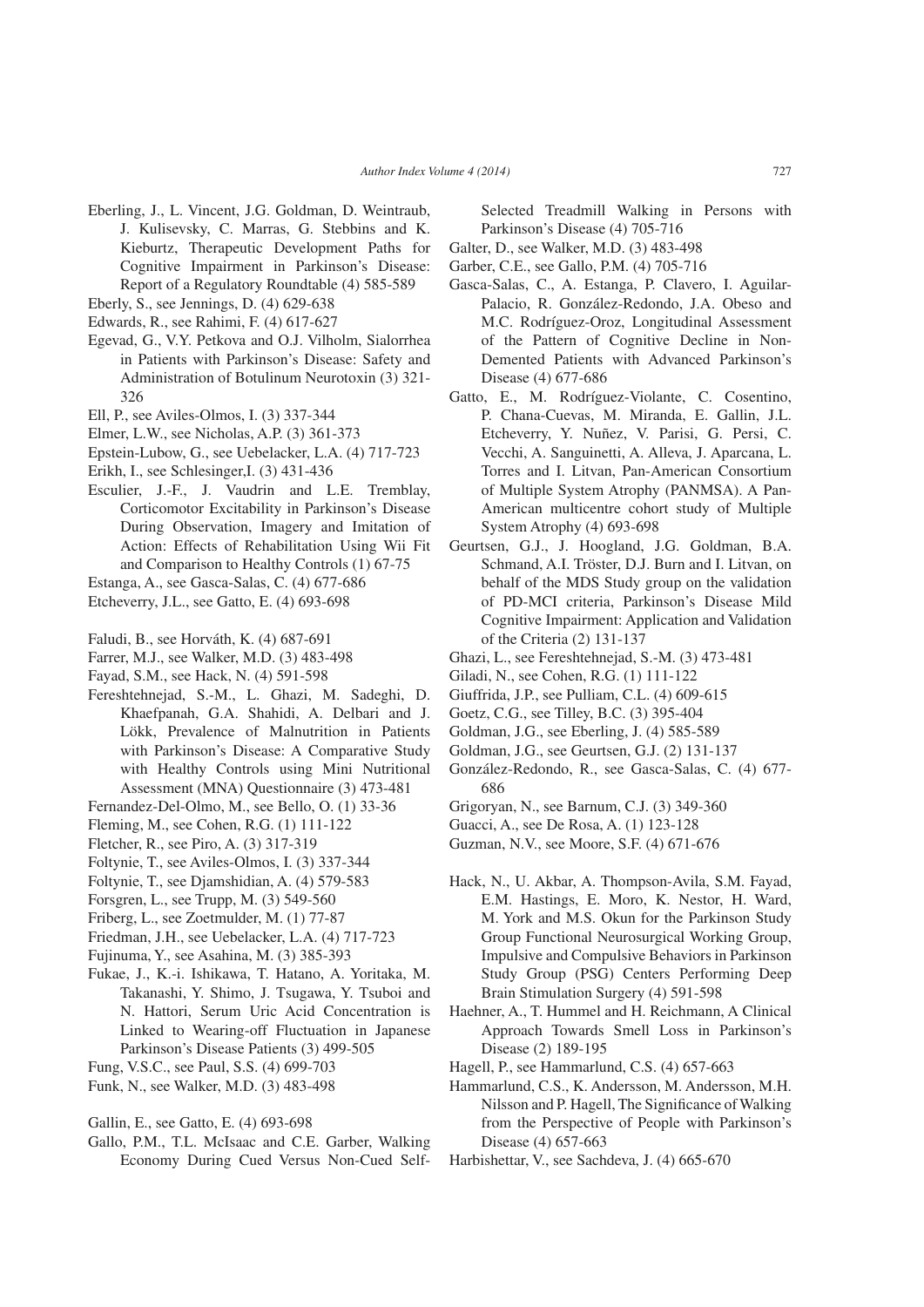- Hasegawa, T., see Takeda, A. (2) 181-187
- Hastings, E.M., see Hack, N. (4) 591-598
- Hatano, T., see Fukae, J. (3) 499-505
- Hattori, N., see Fukae, J. (3) 499-505
- Hausdorff, J.M., see Milman, U. (1) 37-44
- Hauser, R.A., L.A. Hewitt and S. Isaacson, Droxidopa in Patients with Neurogenic Orthostatic Hypotension Associated with Parkinson's Disease (NOH306A) (1) 57-65
- He, J., see Disbrow, E.A. (3) 453-465
- Heldman, D.A., see Pulliam, C.L. (4) 609-615
- Heller, G., see Paul, S.S. (4) 699-703
- Hewitt, L.A., see Hauser, R.A. (1) 57-65
- Hindle, J.V., see Hurt, C.S. (2) 245-254
- Hoogland, J., see Geurtsen, G.J. (2) 131-137
- Horak, F.B., see Cohen, R.G. (1) 111-122
- Horváth, K., Z. Aschermann, P. Ács, G. Deli, J. Janszky, K. Karádi, S. Komoly, B. Faludi and N. Kovács, Test-Retest Validity of Parkinson's Disease Sleep Scale 2nd Version (PDSS-2) (4) 687-691
- Hummel, T., see Haehner, A. (2) 189-195
- Hurt, C.S., F. Alkufri, R.G. Brown, D.J. Burn, J.V. Hindle, S. Landau, K.C. Wilson and M. Samuel on behalf of the PROMS-PD study group (see acknowledgements), Motor Phenotypes, Medication and Mood: Further Associations with Impulsive Behaviours in Parkinson's Disease (2) 245-254
- Isaacs, T., see Aviles-Olmos, I. (3) 337-344
- Isaacson, S., see Hauser, R.A. (1) 57-65
- Ishikawa, K.-i., see Fukae, J. (3) 499-505
- Izumi, Y., see Sako, W. (3) 405-411
- Jaakkola, E., V. Kaasinen, C. Siri, K. Martikainen, R. Cilia, S. Niemelä and J. Joutsa, Impulse Control Disorders are Associated with Multiple Psychiatric Symptoms in Parkinson's Disease (3) 507-515
- Jacobs, B.M., Stemming the Hype: What Can We Learn from iPSC Models of Parkinson's Disease and How Can We Learn It? (1) 15-27
- Jagota, P., see Jitkritsadakul, O. (2) 205-210
- Jalenques, I., see Mermillod, M. (1) 97-110
- Janszky, J., see Horváth, K. (4) 687-691
- Jasra, H., see Muthukumaran, K. (3) 523-530
- Jenkinson, C., see Morley, D. (3) 467-472
- Jennings, D., S. Eberly, D. Oakes, J. Seibyl, K. Marek, I. Shoulson and the Parkinson Study Group PRECEPT Investigators, Impact of Disclosure of Individual Imaging Results in a Multi-Center Parkinson Clinical Trial (4) 629-638
- Jennum, P.J., see Zoetmulder, M. (1) 77-87
- Jeon, B.S., see Kim, Y.E. (2) 237-244
- Jeon, B.S., see Kim, Y.E. (2) 261-272
- Jeon, B.S., see Lee, J.-Y. (2) 197-204
- Jitkritsadakul, O., P. Jagota and R. Bhidayasiri, The Arizona Sexual Experiences Scale: A Validity and Reliability Assessment of the Thai Translation (ASEX-Thai) in Parkinson's Disease (2) 205-210
- Jitkritsadakul, O., see Bhidayasiri, R. (2) 223-236
- Jog, M., see Rahimi, F. (4) 617-627
- Jonsson, P., see Trupp, M. (3) 549-560
- Joutsa, J., see Jaakkola, E. (3) 507-515
- Kaasinen, V., see Jaakkola, E. (3) 507-515
- Kahan, J., see Aviles-Olmos, I. (3) 337-344
- Kaji, R., see Sako, W. (3) 405-411
- Kalmar, J.M., see Sharples, S.A. (3) 437-452
- Karádi, K., see Horváth, K. (4) 687-691
- Katagiri, A., see Asahina, M. (3) 385-393
- Kefalopoulou, Z., see Aviles-Olmos, I. (3) 337-344
- Kelly, L., see Morley, D. (3) 467-472
- Khaefpanah, D., see Fereshtehnejad, S.-M. (3) 473-481
- Khinda, J., see Walker, M.D. (3) 483-498
- Khoo, T.K., see Lawson, R.A. (3) 331-336
- Kieburtz, K., see Eberling, J. (4) 585-589
- Kikuchi, A., see Takeda, A. (2) 181-187
- Kim, S.L., see Lee, M.J. (3) 421-430
- Kim, T.W., see Lee, J.-Y. (2) 197-204
- Kim, Y.E. and B.S. Jeon, Clinical Implication of REM Sleep Behavior Disorder in Parkinson's Disease (2) 237-244
- Kim, Y.E. and B.S. Jeon, Genetic Susceptibility of Impulse Control and Related Behavior in Parkinson's Disease (2) 261-272
- Klein, K.A., see Cohen, R.G. (1) 111-122
- Klingelhoefer, L., M. Samuel, K.R. Chaudhuri and K. Ashkan, An Update of the Impact of Deep Brain Stimulation on Non Motor Symptoms in Parkinson's Disease (2) 289-300
- Komoly, S., see Horváth, K. (4) 687-691
- Konno, M., see Takeda, A. (2) 181-187
- Korbo, L., see Zoetmulder, M. (1) 77-87
- Kornelsen, R., see Walker, M.D. (3) 483-498
- Kovács, N., see Horváth, K. (4) 687-691
- Krøigård, T., J. Christensen, L. Wermuth, B. Ritz and C.F. Lassen, The Use of Antidepressant Medication in Parkinson's Disease Patients is not Affected by the Type of Antiparkinson Medication (3) 327-330
- Kulisevsky, J., see Eberling, J. (4) 585-589
- Kuwabara, S., see Asahina, M. (3) 385-393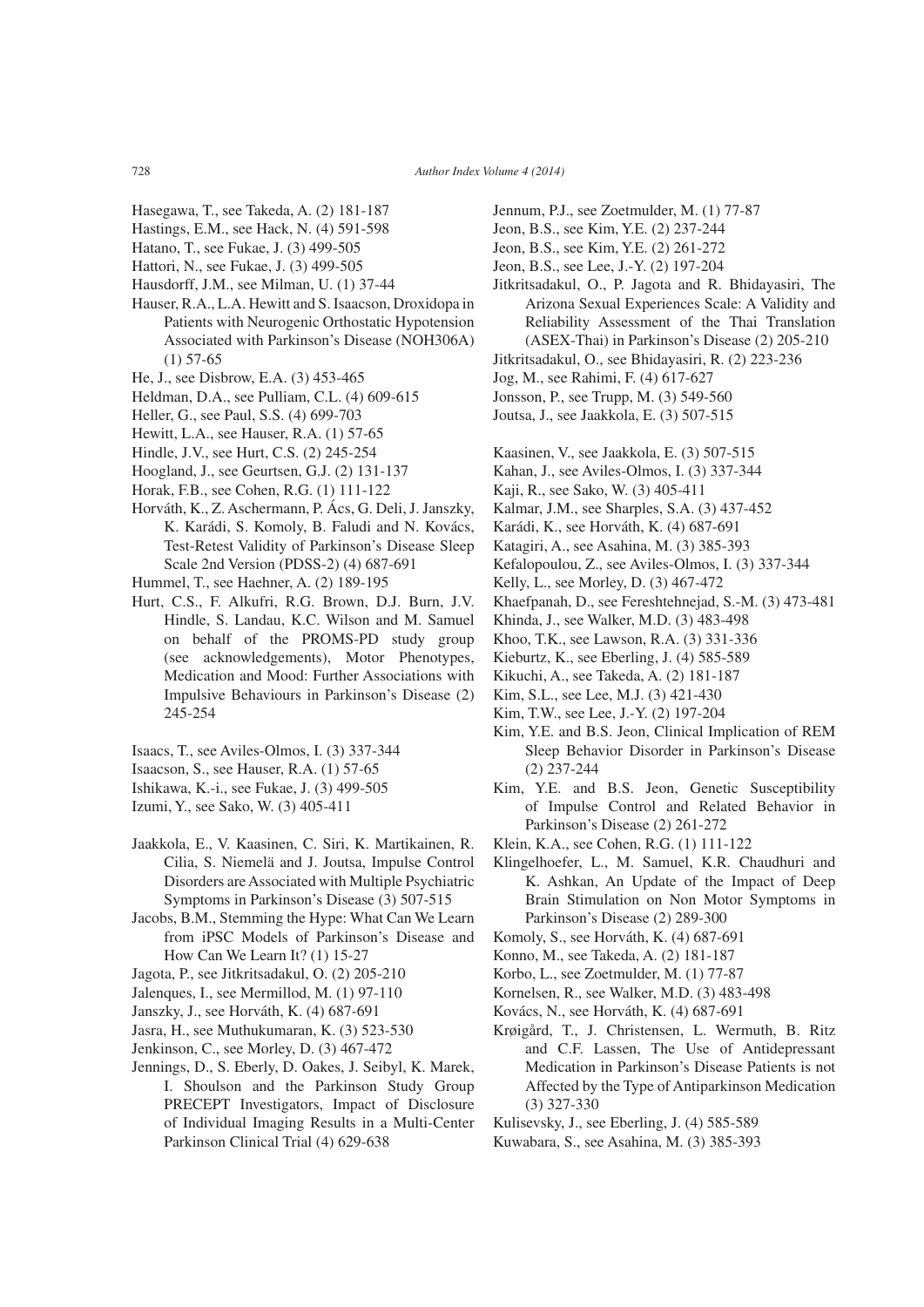- Laiso, A., see De Rosa, A. (1) 123-128
- Landau, S., see Hurt, C.S. (2) 245-254
- Lanni, K.E., see Disbrow, E.A. (3) 453-465
- LaPelle, N.R., see Tilley, B.C. (3) 395-404
- Lassen, C.F., see Krøigård, T. (3) 327-330
- Lawson, R.A., A.J. Yarnall, G.W. Duncan, T.K. Khoo, D.P. Breen, R.A. Barker, D. Collerton, J.-P. Taylor and D.J. Burn, Quality of Life and Mild Cognitive Impairment in Early Parkinson's Disease: Does Subtype Matter? (3) 331-336
- Lebouvier, T., see Corbillé, A.-G. (4) 571-576
- Lebouvier, T., T. Clairembault, D. Devos, A. Pallardy, E. Coron, M. Neunlist and P. Derkinderen, Peripheral Autonomic Nervous System Involvement in Gaucher-Related Parkinsonism (1) 29-32
- Lee, J.-Y., J. Ahn, T.W. Kim and B.S. Jeon, Optical Coherence Tomography in Parkinson's Disease: Is the Retina a Biomarker? (2) 197-204
- Lee, M.J., S.L. Kim, C.H. Lyoo and M.S. Lee, Kinematic Analysis in Patients with Parkinson's Disease and SWEDD (3) 421-430
- Lee, M.S., see Lee, M.J. (3) 421-430
- Leentjens, A.F.G., see Melse, M. (2) 283-287
- Lees, A., see Aviles-Olmos, I. (3) 337-344
- Lees, A.J., see Djamshidian, A. (4) 579-583
- Leroi, I., see Sachdeva, J. (4) 665-670
- Lewis, T., see Uebelacker, L.A. (4) 717-723
- Lian, H., see Wang, Z.-Y. (3) 375-383
- Lieto, M., see De Rosa, A. (1) 123-128
- Limousin, P., see Aviles-Olmos, I. (3) 337-344
- Limousin, P., see Djamshidian, A. (4) 579-583
- Linder, J., see Trupp, M. (3) 549-560
- Litvan, I., see Gatto, E. (4) 693-698
- Litvan, I., see Geurtsen, G.J. (2) 131-137
- Lökk, J., see Fereshtehnejad, S.-M. (3) 473-481
- Lopatin, D., see Muthukumaran, K. (3) 523-530
- Lord, S.R., see Paul, S.S. (4) 699-703
- Low, D.A., see Asahina, M. (3) 385-393
- Lyoo, C.H., see Lee, M.J. (3) 421-430
- Mah, C., see Walker, M.D. (3) 483-498
- Majláth, Z., see Obál, I. (2) 139-150
- Malhado-Chang, N., see Disbrow, E.A. (3) 453-465
- Malm, L., see Trupp, M. (3) 549-560
- Mancini, M., see Cohen, R.G. (1) 111-122
- Marek, K., see Jennings, D. (4) 629-638
- Marras, C., see Eberling, J. (4) 585-589
- Martikainen, K., see Jaakkola, E. (3) 507-515
- Martinez Martin, P., see Zis, P. (3) 541-547
- Mason, S.L., see Moore, S.F. (4) 671-676
- Mathias, C.J., see Asahina, M. (3) 385-393
- Matsui, H., N. Uemura, H. Yamakado, S. Takeda and R. Takahashi, Exploring the Pathogenetic Mechanisms underlying Parkinson's Disease in Medaka Fish (2) 301-310
- Mattson, M.P., Interventions that Improve Body and Brain Bioenergetics for Parkinson's Disease Risk Reduction and Therapy (1) 1-13
- Mauro, A., see Pignatti, R. (2) 151-160
- McDonald, K., see Sachdeva, J. (4) 665-670
- McDowell, K.A., D. Shin, K.P. Roos and M.-F. Chesselet, Sleep Dysfunction and EEG Alterations in Mice Overexpressing Alpha-Synuclein (3) 531-539
- McIsaac, T.L., see Gallo, P.M. (4) 705-716
- Melse, M., S.K.H. Tan, Y. Temel, M.J.P.G. van Kroonenburgh and A.F.G. Leentjens, Changes in 5-HT<sub>2A</sub> Receptor Expression in Untreated, *de novo* Patients with Parkinson's Disease (2) 283-287
- Mera, T.O., see Pulliam, C.L. (4) 609-615
- Mermillod, M., L. Mondillon, I. Rieu, D. Devaux, P. Chambres, C. Auxiette, H. Dalens, L.M. Coulangeon, I. Jalenques and F. Durif, Dopamine Replacement Therapy and Deep Brain Stimulation of the Subthalamic Nuclei Induce Modulation of Emotional Processes at Different Spatial Frequencies in Parkinson's Disease (1) 97-110
- Miguel, R., A.S.A. Correia and P. Bugalho, Iatrogenic Parkinsonism: The Role of Flunarizine and Cinnarizine (4) 645-649
- Milman, U., H. Atias, A. Weiss, A. Mirelman and J.M. Hausdorff, Can Cognitive Remediation Improve Mobility in Patients with Parkinson's Disease? Findings from a 12 week Pilot Study (1) 37-44
- Milnerwood, A.J., see Walker, M.D. (3) 483-498
- Miranda, M., see Gatto, E. (4) 693-698
- Mirelman, A., see Milman, U. (1) 37-44
- Miura, E., see Takeda, A. (2) 181-187
- Mondillon, L., see Mermillod, M. (1) 97-110
- Moore, S.F., N.V. Guzman, S.L. Mason, C.H. Williams-Gray and R.A. Barker, Which Patients with Parkinson's Disease Participate in Clinical Trials? One Centre's Experiences with a New Cell Based Therapy Trial (TRANSEURO) (4) 671-676
- Moreau, C., see Annic, A. (3) 413-420
- Mori, E., see Takeda, A. (2) 181-187
- Moritz, T., see Trupp, M. (3) 549-560
- Morley, D., S. Dummett, L. Kelly, J. Dawson and C. Jenkinson, An Electronic Version of the PDQ-39: Acceptability to Respondents and Assessment of Alternative Response Formats (3) 467-472
- Morley, J.F. and J.E. Duda, Use of Hyposmia and Other Non-Motor Symptoms to Distinguish between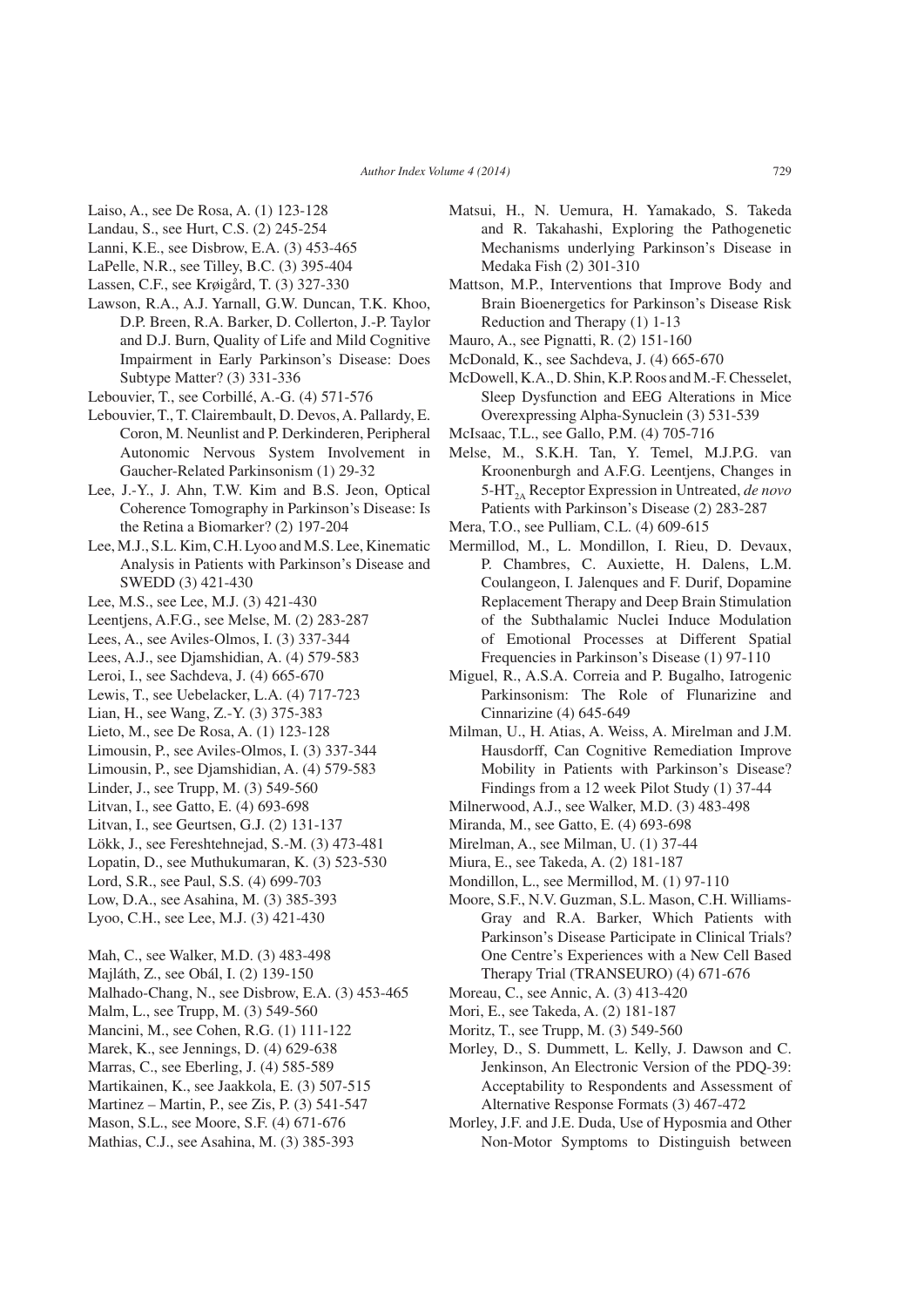Drug-Induced Parkinsonism and Parkinson's Disease (2) 169-173

- Moro, E., see Hack, N. (4) 591-598
- Mroczek, M., see Walker, M.D. (3) 483-498
- Munsie, L., see Walker, M.D. (3) 483-498
- Murakami, N., see Sako, W. (3) 405-411
- Muthukumaran, K., J. Smith, H. Jasra, M. Sikorska, J.K. Sandhu, J. Cohen, D. Lopatin and S. Pandey, Genetic Susceptibility Model of Parkinson's Disease Resulting from Exposure of DJ-1 Deficient Mice to MPTP: Evaluation of Neuroprotection by Ubisol- $Q_{10}$  (3) 523-530
- Nassar, M., see Schlesinger,I. (3) 431-436
- Nestor, K., see Hack, N. (4) 591-598
- Neunlist, M., see Corbillé, A.-G. (4) 571-576
- Neunlist, M., see Lebouvier, T. (1) 29-32
- Nicholas, A.P., R. Borgohain, P. Chaná, E. Surmann, E.L. Thompson, L. Bauer, J. Whitesides and L.W. Elmer on Behalf of the SP921 Study Investigators, A Randomized Study of Rotigotine Dose Response on 'Off' Time in Advanced Parkinson's Disease (3) 361-373
- Nicoletti, G., see Piro, A. (3) 317-319
- Niemelä, S., see Jaakkola, E. (3) 507-515
- Nikolic, M., see Zoetmulder, M. (1) 77-87
- Nilsson, M.H., see Hammarlund, C.S. (4) 657-663
- Nomura, M., see Cohen, R.G. (1) 111-122
- Nonnekes, J., M.B. Aerts, W.F. Abdo and B.R. Bloem, Medio-Lateral Balance Impairment Differentiates between Parkinson's Disease and Atypical Parkinsonism (4) 567-569
- Nuñez, Y., see Gatto, E. (4) 693-698
- Nutt, J.G., see Cohen, R.G. (1) 111-122
- Nyholm, D. and V. Stepien, Levodopa Fractionation in Parkinson's Disease (1) 89-96
- O'Sullivan, S.S., see Djamshidian, A. (4) 579-583
- Oakes, D., see Jennings, D. (4) 629-638
- Obál, I., Z. Majláth, J. Toldi and L. Vécsei, Mental Disturbances in Parkinson's Disease and Related Disorders: The Role of Excitotoxins (2) 139-150
- Obeso, J.A., see Gasca-Salas, C. (4) 677-686
- Obudulu, O., see Trupp, M. (3) 549-560
- Öhrfelt, A., see Trupp, M. (3) 549-560
- Okuma, Y., Freezing of Gait and Falls in Parkinson's Disease (2) 255-260
- Okun, M.S., see Hack, N. (4) 591-598
- Ott, T., see Walker, M.D. (3) 483-498
- Pal, S., see Zis, P. (3) 541-547
- Palfreman, J., Who Dropped the Ball on L-dopa? A
- Patient's Lament (3) 313-316
- Pallardy, A., see Lebouvier, T. (1) 29-32
- Pandey, S., see Muthukumaran, K. (3) 523-530
- Parisi, V., see Gatto, E. (4) 693-698
- Patil, P.G., see Soileau, M.J. (3) 517-521
- Paul, S.S., N.E. Allen, C. Sherrington, G. Heller, V.S.C. Fung, J.C.T. Close, S.R. Lord and C.G. Canning, Risk Factors for Frequent Falls in People with Parkinson's Disease (4) 699-703
- Pei, Q., see Bega, D. (4) 639-643
- Pel, J.J.M., see de Boer, C. (4) 599-608
- Pellecchia, M.T., see De Rosa, A. (1) 123-128
- Peluso, S., see De Rosa, A. (1) 123-128
- Persad, C., see Soileau, M.J. (3) 517-521
- Persi, G., see Gatto, E. (4) 693-698
- Petchrutchatachart, S., see Bhidayasiri, R. (2) 273-282
- Petkova, V.Y., see Egevad, G. (3) 321-326
- Pfeiffer, R.F., Parkinson's Disease and the Gut: 'The Wheel Is Come Full Circle' (4) 577-578
- Picillo, M., see De Rosa, A. (1) 123-128
- Pignatti, R., L. Bertella, F. Scarpina, A. Mauro, E. Portolani and P. Calabrese, Italian Version of the Parkinson Neuropsychometric Dementia Assessment (PANDA): A Useful Instrument to Detect Cognitive Impairments in Parkinson's Disease (2) 151-160
- Piro, A., A. Tagarelli, G. Nicoletti, R. Fletcher and A. Quattrone, Color Vision Impairment in Parkinson's Disease (3) 317-319
- Pongthornseri, R., see Bhidayasiri, R. (2) 273-282
- Portolani, E., see Pignatti, R. (2) 151-160
- Pulliam, C.L., M.A. Burack, D.A. Heldman, J.P. Giuffrida and T.O. Mera, Motion Sensor Dyskinesia Assessment During Activities of Daily Living (4) 609-615

Quattrone, A., see Piro, A. (3) 317-319

- Rahimi, F., C. Bee, C. Duval, P. Boissy, R. Edwards, M. Jog and the EMAP Group, Using Ecological Whole Body Kinematics to Evaluate Effects of Medication Adjustment in Parkinson Disease (4) 617-627
- Reichmann, H., see Haehner, A. (2) 189-195
- Reichmann, H., see Schrempf, W. (2) 211-221
- Riess, O., see Walker, M.D. (3) 483-498
- Rieu, I., see Mermillod, M. (1) 97-110
- Ritz, B., see Krøigård, T. (3) 327-330
- Rizos, A., see Zis, P. (3) 541-547
- Rodríguez-Oroz, M.C., see Gasca-Salas, C. (4) 677-686
- Rodríguez-Violante, M., see Gatto, E. (4) 693-698
- Roos, K.P., see McDowell, K.A. (3) 531-539
- Rosales, R.L., see Sunga, M.A.P. (2) 161-167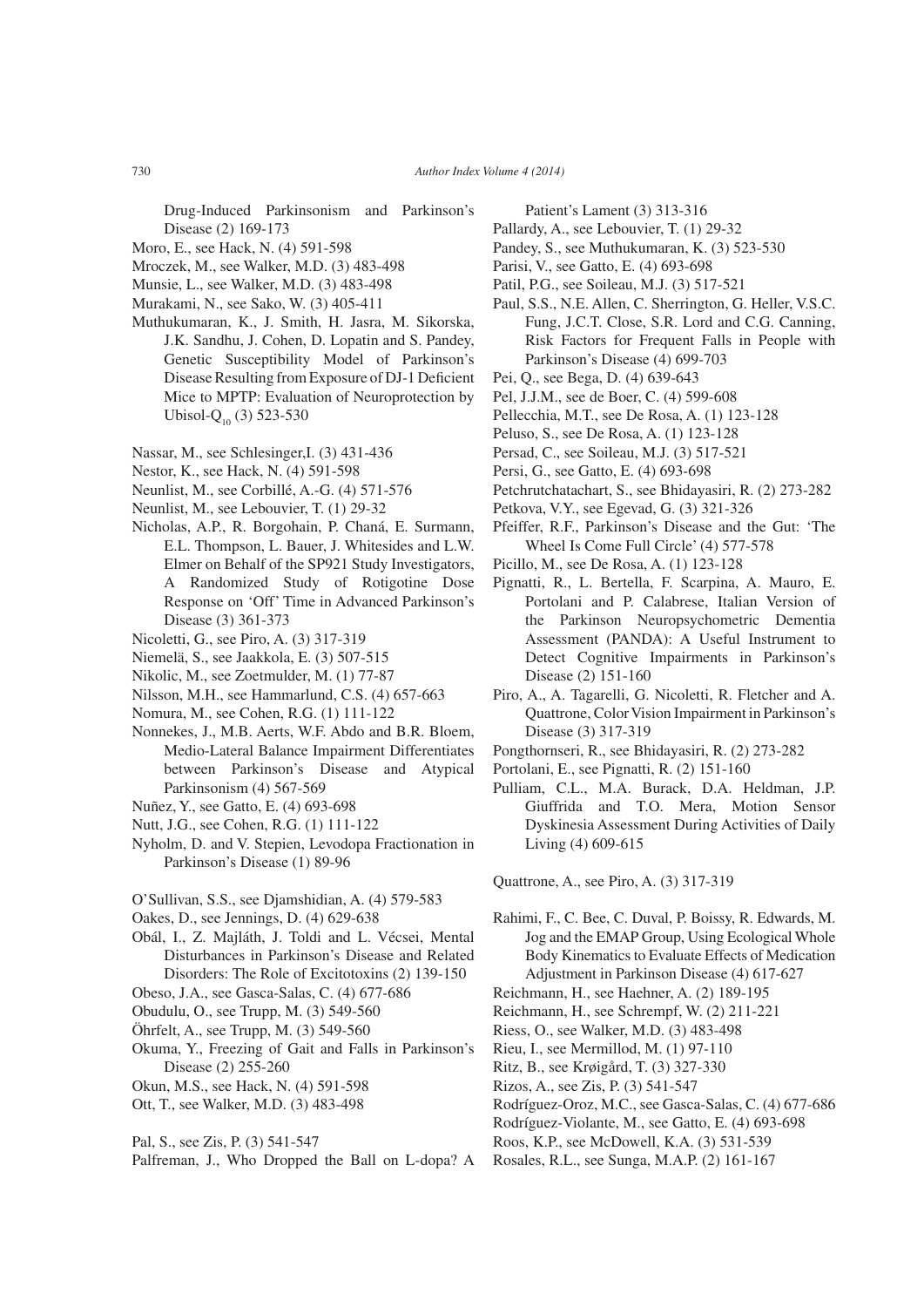Saccà, F., see De Rosa, A. (1) 123-128

- Sachdeva, J., V. Harbishettar, M. Barraclough, K. McDonald and I. Leroi, Clinical Profile of Compulsive Sexual Behaviour and Paraphilia in Parkinson's disease (4) 665-670
- Sadeghi, M., see Fereshtehnejad, S.-M. (3) 473-481
- Sako, W., N. Murakami, Y. Izumi and R. Kaji, MRI Can Detect Nigral Volume Loss in Patients with Parkinson's Disease: Evidence from a Meta-Analysis (3) 405-411
- Salemi, F., see De Rosa, A. (1) 123-128
- Salleron, J., see Annic, A. (3) 413-420
- Samuel, M., see Hurt, C.S. (2) 245-254
- Samuel, M., see Klingelhoefer, L. (2) 289-300
- Sánchez, J.A., see Bello, O. (1) 33-36
- Sandhu, J.K., see Muthukumaran, K. (3) 523-530
- Sanguinetti, A., see Gatto, E. (4) 693-698
- Sauerbier, A., see Zis, P. (3) 541-547
- Scarpina, F., see Pignatti, R. (2) 151-160
- Schlesinger, I., O. Benyakov, I. Erikh and M. Nassar, Relaxation Guided Imagery Reduces Motor Fluctuations in Parkinson's Disease (3) 431-436
- Schmand, B.A., see Geurtsen, G.J. (2) 131-137
- Schmidt, P.N., see Bega, D. (4) 639-643
- Schrempf, W., M.D. Brandt, A. Storch and H. Reichmann, Sleep Disorders in Parkinson's Disease (2) 211-221
- Seibyl, J., see Jennings, D. (4) 629-638
- Shahidi, G.A., see Fereshtehnejad, S.-M. (3) 473-481
- Sharma, J.C., see Zis, P. (3) 541-547
- Sharples, S.A., Q.J. Almeida and J.M. Kalmar, Cortical Mechanisms of Mirror Activation during Maximal and Submaximal Finger Contractions in Parkinson's Disease (3) 437-452
- Sherrington, C., see Paul, S.S. (4) 699-703
- Shimo, Y., see Fukae, J. (3) 499-505
- Shin, D., see McDowell, K.A. (3) 531-539
- Shoulson, I., see Jennings, D. (4) 629-638
- Sigvardt, K.A., see Disbrow, E.A. (3) 453-465
- Sikorska, M., see Muthukumaran, K. (3) 523-530
- Silverdale, M., see Zis, P. (3) 541-547
- Simuni, T. and P. Brundin, Is Exenatide the Next Big Thing in Parkinson's Disease? (3) 345-347
- Simuni, T., see Bega, D. (4) 639-643
- Siri, C., see Jaakkola, E. (3) 507-515
- Smith, J., see Muthukumaran, K. (3) 523-530
- Soileau, M.J., C. Persad, J. Taylor, P.G. Patil and K.L. Chou, Caregiver Burden in Patients with Parkinson Disease Undergoing Deep Brain Stimulation: An Exploratory Analysis (3) 517-521
- Song, H.-Y., see Wang, Z.-Y. (3) 375-383
- Sossi, V., see Walker, M.D. (3) 483-498
- Stebbins, G., see Eberling, J. (4) 585-589
- Stebbins, G.T., see Tilley, B.C. (3) 395-404
- Stepien, V., see Nyholm, D. (1) 89-96
- Stoessl, A.J., see Walker, M.D. (3) 483-498
- Storch, A., see Schrempf, W. (2) 211-221
- Sugeno, N., see Takeda, A. (2) 181-187
- Sunga, M.A.P. and R.L. Rosales, Mental Dysfunctions in Dystonia-Plus Syndromes (2) 161-167
- Surmann, E., see Nicholas, A.P. (3) 361-373
- Tagarelli, A., see Piro, A. (3) 317-319
- Takahashi, R., see Matsui, H. (2) 301-310
- Takanashi, M., see Fukae, J. (3) 499-505
- Takeda, A., T. Baba, A. Kikuchi, T. Hasegawa, N. Sugeno, M. Konno, E. Miura and E. Mori, Olfactory Dysfunction and Dementia in Parkinson's Disease (2) 181-187
- Takeda, S., see Matsui, H. (2) 301-310
- Tan, S.K.H., see Melse, M. (2) 283-287
- Tansey, M.G., see Barnum, C.J. (3) 349-360
- Taylor, J., see Soileau, M.J. (3) 517-521
- Taylor, J.-P., see Lawson, R.A. (3) 331-336
- Temel, Y., see Melse, M. (2) 283-287
- Tesi, R.J., see Barnum, C.J. (3) 349-360
- Tessitore, A., see De Rosa, A. (1) 123-128
- Thanawattano, C., see Bhidayasiri, R. (2) 273-282
- Thompson, E.L., see Nicholas, A.P. (3) 361-373
- Thompson-Avila, A., see Hack, N. (4) 591-598
- Tilley, B.C., N.R. LaPelle, C.G. Goetz and G.T. Stebbins on behalf of the MDS-UPDRS Task Force, Using Cognitive Pretesting in Scale Development for Parkinson's Disease: The Movement Disorder Society Unified Parkinson's Disease Rating Scale (MDS-UPDRS) Example (3) 395-404
- Toldi, J., see Obál, I. (2) 139-150
- Tomassini, A., see Djamshidian, A. (4) 579-583
- Torres, L., see Gatto, E. (4) 693-698
- Touzet, G., see Annic, A. (3) 413-420
- Tremblay, L.E., see Esculier, J.-F. (1) 67-75
- Tröster, A.I., see Geurtsen, G.J. (2) 131-137
- Trupp, M., P. Jonsson, A. Öhrfelt, H. Zetterberg, O. Obudulu, L. Malm, A. Wuolikainen, J. Linder, T. Moritz, K. Blennow, H. Antti and L. Forsgren, Metabolite and Peptide Levels in Plasma and CSF Differentiating Healthy Controls from Patients with Newly Diagnosed Parkinson's Disease (3) 549-560
- Tsuboi, Y., see Fukae, J. (3) 499-505
- Tsugawa, J., see Fukae, J. (3) 499-505
- Uebelacker, L.A., G. Epstein-Lubow, T. Lewis, M.K. Broughton and J.H. Friedman, A Survey of